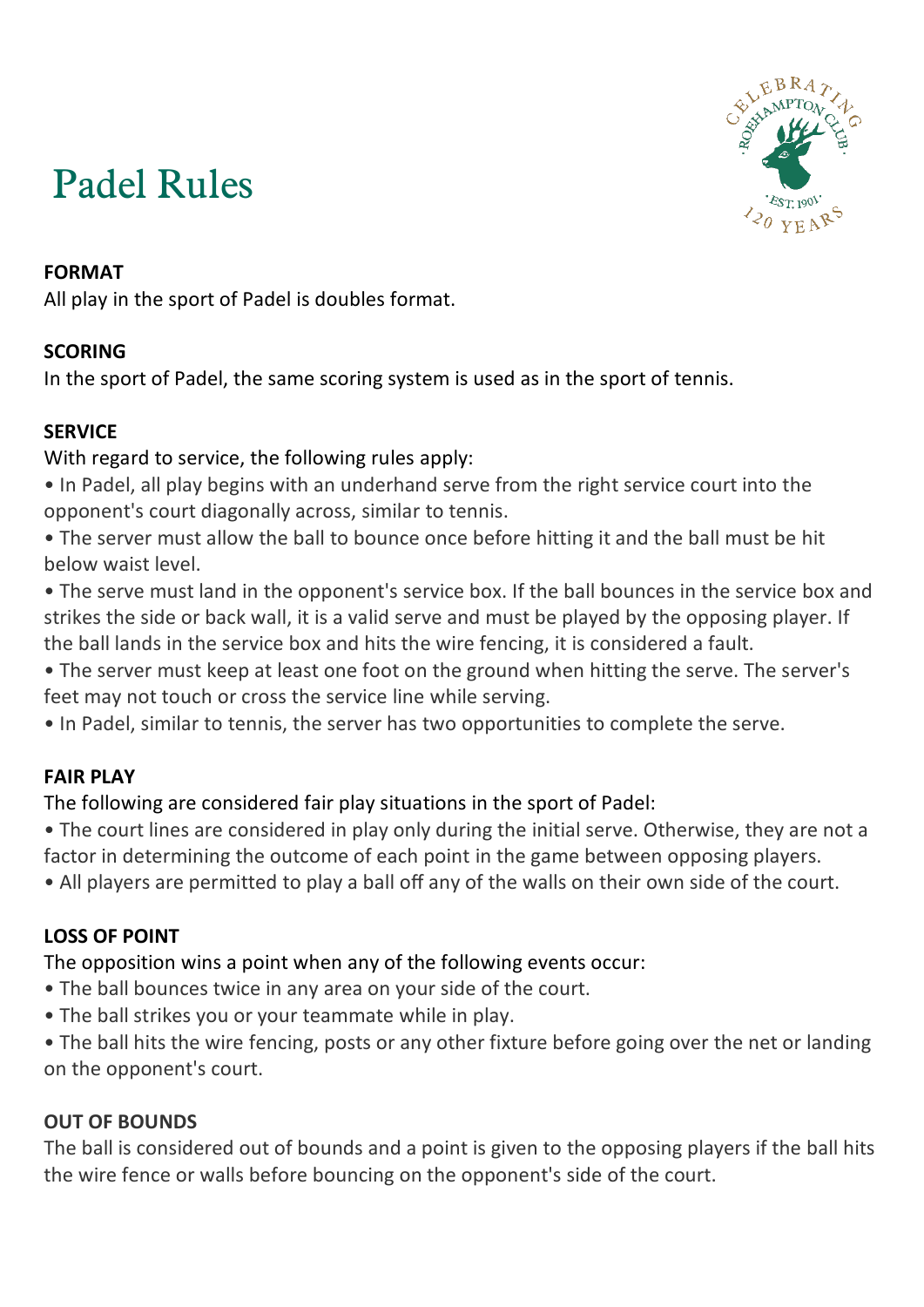## **OVERHAND STROKES**

The ball can be taken out of the air by any player except on the initial serve and the return of serve.

## **Winning the Game**

Matches are made up of 3 sets, with each set made up of six games.

To win a set, a pairing should win six games with two clear games. If the score gets to 6-6, a tiebreak is played in which the winner is the first side to get to seven points with two clear points.

The winners of two out of the three sets will be declared winners of the Padel match.

#### *SUPER TIE-BREAK GAME TO DEFINE THE MATCH (10 POINTS):*

*When the score is one set all set, a tie-break game will play to decide the winner. This tie-break is final and replaces the last set.*

*The first pair to win ten points wins the tie-break and the match, provided there is a minimum margin of 2 points.*

*Note 1: When the match "tie break" is used to replace the final set:* 

*The original order of service will continue, although the players may change the order of the server and that of the receiver.*

*Note 2: Balls will not be changed at the start of the "tie break" even if a ball change is due.*

# **ETIQUETE AND CONDUCT**

#### **PUNTUALITY**

Please show courtesy and respect for others.Be punctual, the game requires four players and It is good etiquette to be on time and not inconvenience the other players by being late. **ATTIRE**

Players will wear suitable sports clothing and footwear. Sleeveless t-shirts and/or swim wear are not allowed.

#### **CONDUCT AND DISCIPLINE**

Players will behave courteously and respect others during any play or spectating. Coaches, like players will behave with the same good conduct.

# **AUDIBLE AND VISIBLE OBSCENITIES**

Audible obscenity is defined as the use of words well-known and understood to be offensive and being spoken loud enough to be heard by other players, spectators and organisers of a competition.

Visible obscenities are defined as signs or gestures made with hands, rackets, balls or any other part of the body that commonly have an obscene meaning or offend reasonable people.

#### **BALL ABUSE**

The players may not throw or hit the ball violently, in any direction, out of the court, or at players on the other side of the net when not in play.